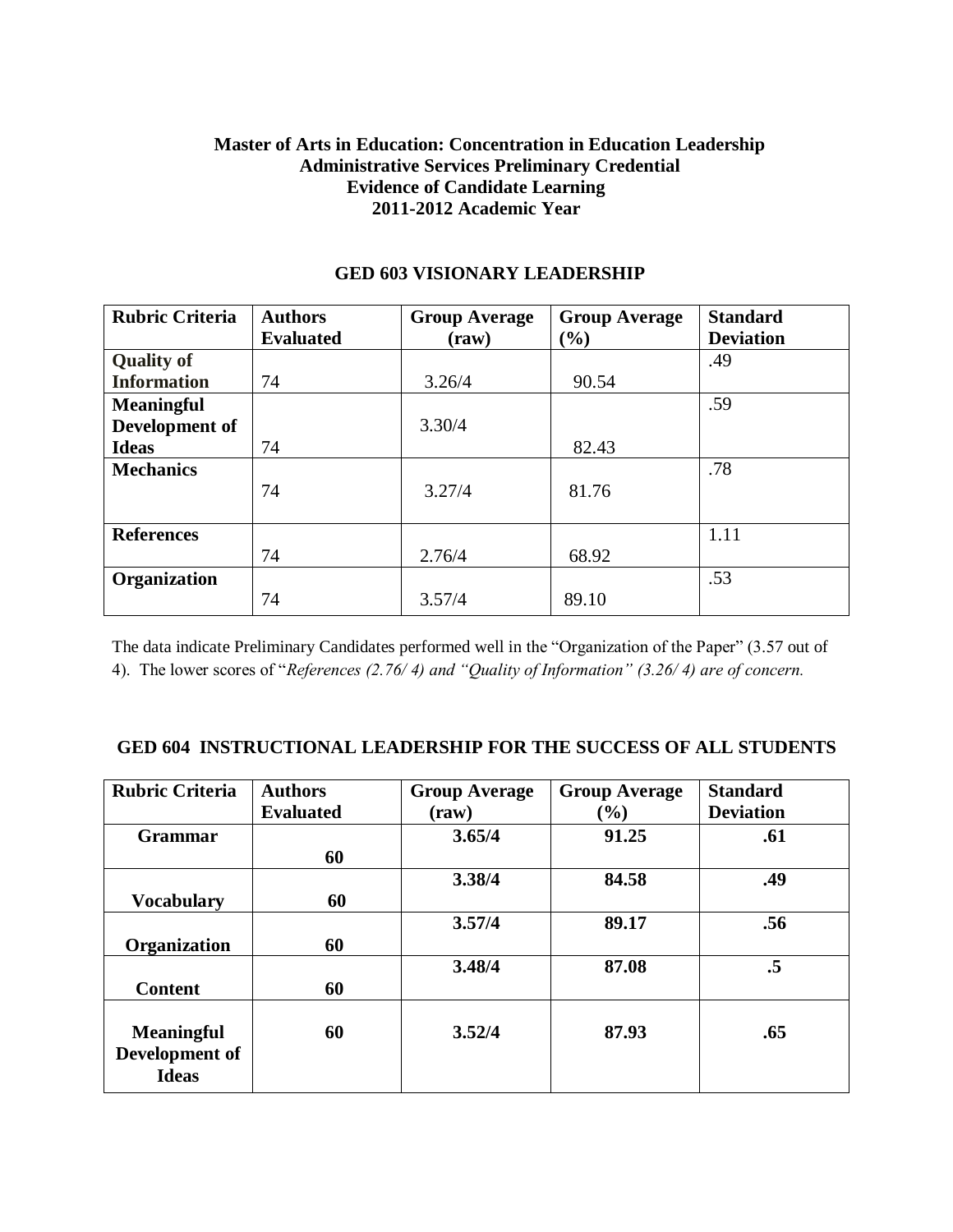The data indicate candidates organize their assignment well and use proper grammar. However, the equally important areas of Content (3.48/4), Vocabulary (3.38/4) and the Meaningful Development of Ideas (3.52/) are not as strong.

|                   | <b>Authors</b>   | <b>Group Average</b> | <b>Group Average</b> | <b>Standard</b>  |
|-------------------|------------------|----------------------|----------------------|------------------|
| <b>Rubric</b>     | <b>Evaluated</b> | (raw)                | (%)                  | <b>Deviation</b> |
| <b>References</b> |                  |                      | 80.41                | .97              |
|                   | 74               | 3.22/4               |                      |                  |
| <b>Grammar</b>    |                  | 3.82/4               | 95.61                | .48              |
|                   | 74               |                      |                      |                  |
| <b>Vocabulary</b> |                  |                      | 96.62                |                  |
|                   | 74               | 3.86/4               |                      | .34              |
| <b>Content</b>    |                  |                      | 90.88                |                  |
|                   | 74               | 3.64/4               |                      | .65              |
| <b>Meaningful</b> |                  |                      |                      |                  |
| Development of    | 74               | 2.99/4               | 74.66                | .98              |
| <b>Ideas</b>      |                  |                      |                      |                  |
| Organization      | 74               | 3.74/4               | 93.58                | .53              |
|                   |                  |                      |                      |                  |

### **ED 606 ORGANIZATIONAL LEADERSHIP AND RESOURCE MANAGEMENT**

The content of the Signature Assignment meets expectations. Once again, data indicate candidates have a difficult time meaningfully developing their ideas on paper. The scores for proper citation and use of references appear to be lacking.

| <b>Rubric</b>       | <b>Authors</b>   |                      |                      | <b>Standard</b>  |
|---------------------|------------------|----------------------|----------------------|------------------|
|                     |                  | <b>Group Average</b> | <b>Group Average</b> |                  |
|                     | <b>Evaluated</b> | (raw)                | $(\%)$               | <b>Deviation</b> |
| <b>References</b>   | 43               | 3.74/4               | 93.6                 | .58              |
| <b>Conventions</b>  | 43               | 3.67/4               | 91.86                | .61              |
| <b>Vocabulary</b>   | 43               | 3.77/4               | 94.19                | .48              |
| <b>Context</b>      | 43               | 3.53/4               | 88.3                 | .63              |
| <b>Meaningful</b>   | 43               | 3.47/4               | 86.63                | .63              |
| Development of      |                  |                      |                      |                  |
| <b>Ideas</b>        |                  |                      |                      |                  |
| <b>Organization</b> | 43               | 3.74/4               | 93.6                 | .58              |

#### **GED 609 COLLABORATIVE AND RESPONSIVE LEADERSHIP**

These scores appear to be relatively high, however, the continual lower results in "Meaningful Development of Ideas" (3.47/4) indicate a systemic need to address this with our faculty.